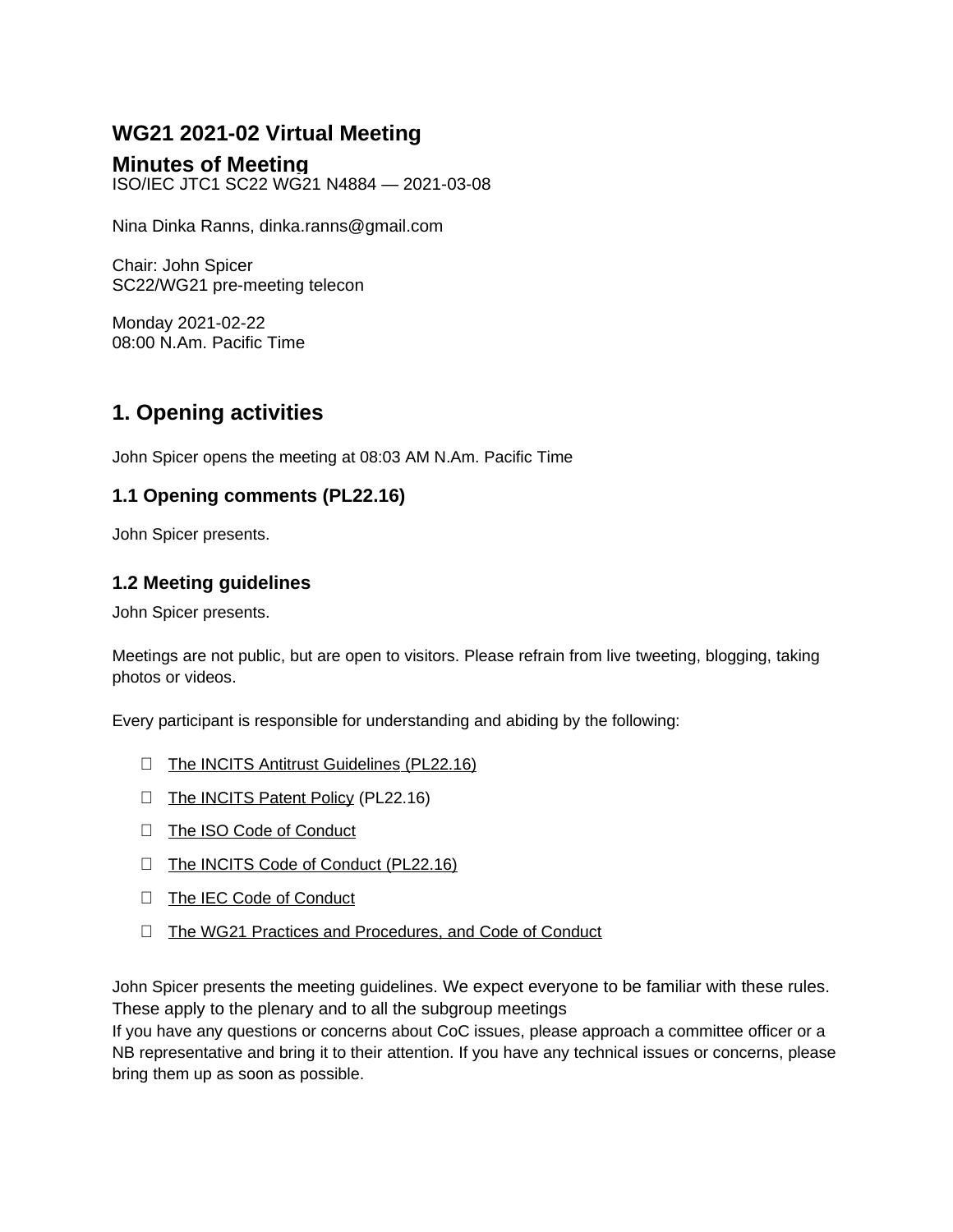### **1.3 [The ISO Code of Conduct](https://www.iso.org/files/live/sites/isoorg/files/store/en/PUB100397.pdf)**

ISO requires that, through 2020, committees provide an opportunity to discuss the code of conduct.

John Spicer presents ISO CoC slides.

Please report any CoC violation to @conduct even if you also report it to the subgroup chair.

### **1.4 Membership, voting rights, and procedures for the meeting (PL22.16)**

John Spicer presents voting rights.

If you are representing an organization that is considering formally joining PL22.16, or your organization is already a member and you wish to change your voting status, please inform an officer.

Hal Finkel presents. When registering for the call, please make sure you use the name that is registered in the global directory.

John Spicer presents how to vote using the telecon client.

#### **1.5 Introductions**

Officers introduce themselves. New members introduce themselves.

John Spicer welcomes new members.

Herb Sutter: We have 18 national bodies present at this virtual meeting.

#### **1.6 Agenda review and approval (PL22.16 motion, WG21 poll)**

The meeting goals described above are derived from the schedule adopted in 2020 and described in: [P1000R4](http://www.open-std.org/jtc1/sc22/wg21/docs/papers/2020/p1000r4.pdf)

The primary goal of this meeting will be to provide any necessary status updates and conduct straw polls proposed for working draft changes.

John Spicer presents the agenda.

PL22/16 motion to approve the meeting agenda Barry Hedquist Moves Jonathan Wakely seconds. The motion is unanimously approved by PL22/16.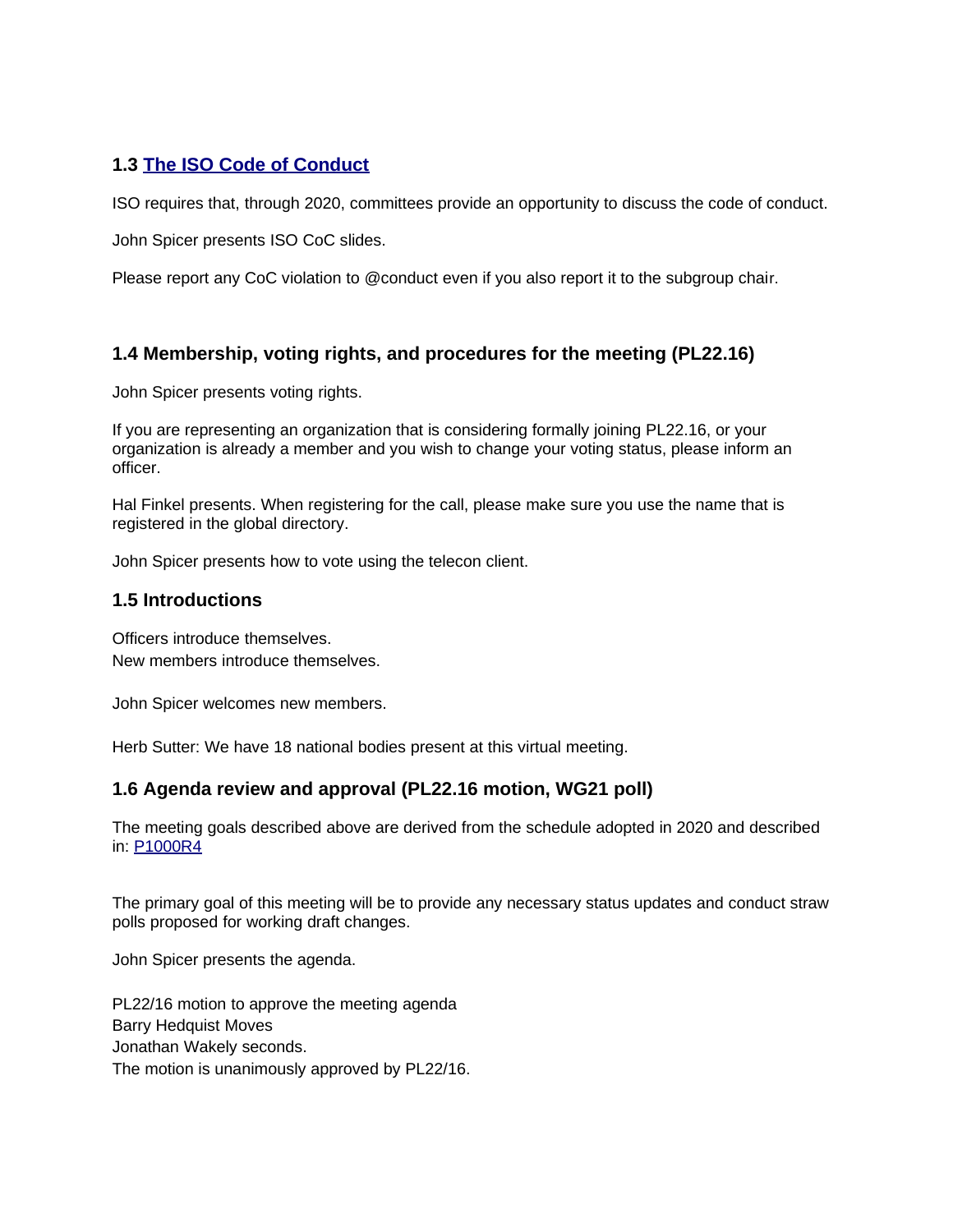WG21 motion to approve the meeting agenda, with the changes to the agenda as discussed. The motion is unanimously approved by WG21.

# **1.7 Editor's reports, approval of working drafts**

| <b>Document</b>         | Editor's<br>report | <b>Prospective WD</b> |  |
|-------------------------|--------------------|-----------------------|--|
| C++23 Standard          | N4879              | N4878                 |  |
| Library Fundamentals TS | N4874              | N4873                 |  |

WG21 motion to approve the working drafts. The motion is unanimously approved by WG21.

# **1.8 Approval of the minutes of the previous meetings (PL22.16 motion, WG21 poll)**

| <b>Meeting</b>                                   | <b>Minutes</b>     |
|--------------------------------------------------|--------------------|
| WG21 November Virtual                            | N4877              |
| PL22.16 November Virtual                         | pl22.16-2020-00009 |
| WG21 pre-February Virtual administrative telecon | N4883              |

PL22/16 motion to approve the minutes. Daveed Vandevoorde moves. Nevin Liber seconds The motion is unanimously approved by PL22/16.

WG21 motion to approve the minutes. The motion is unanimously approved by WG21.

2. Liaison reports, and WG21 study group reports (see pre-meeting WG21 telecon minutes)

3. WG progress reports (Core, Evolution, Library, Library Evolution; see pre-meeting WG21 telecon minutes)

# **4. New business requiring action by the committee**

No discussion.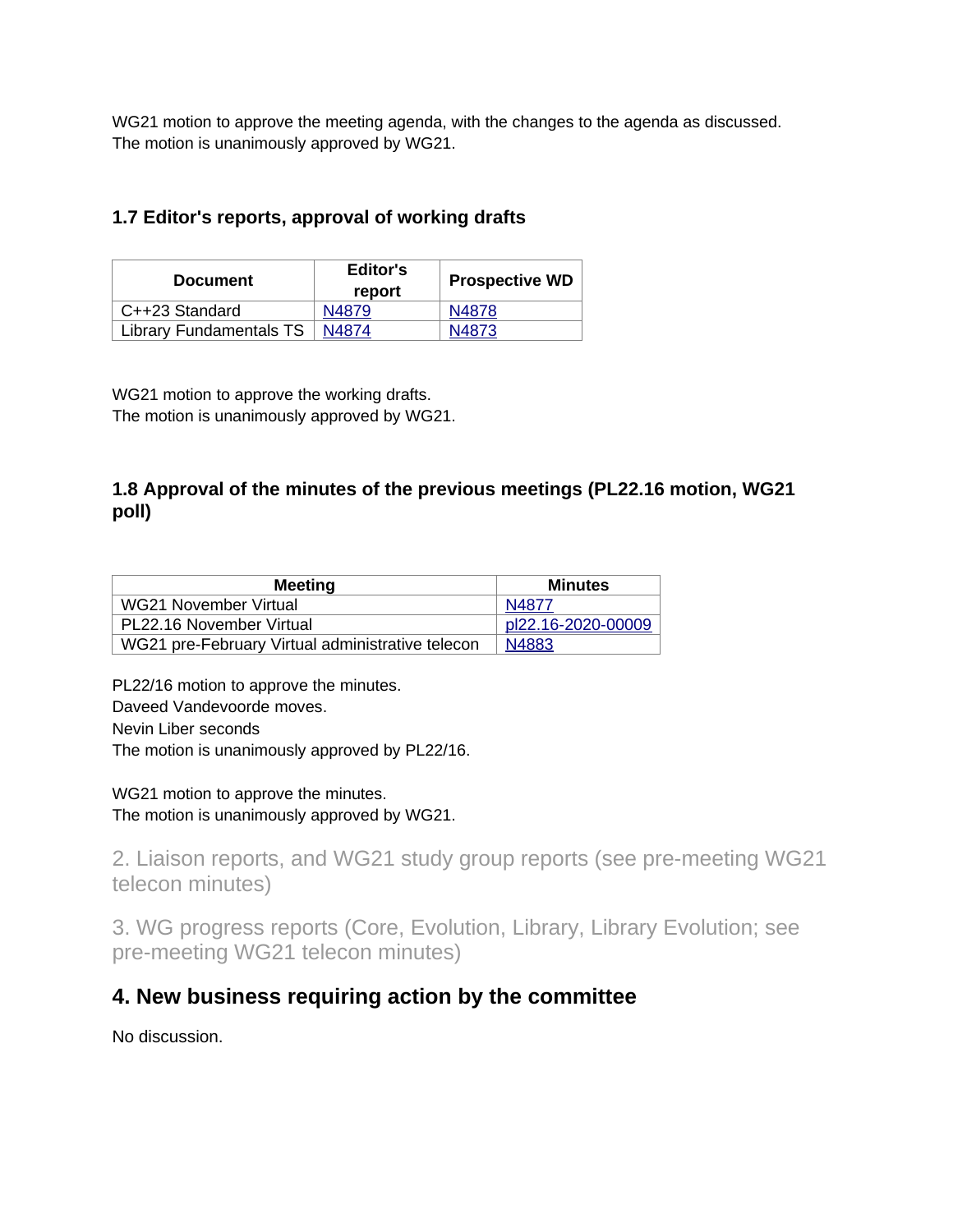# **5. Discussion and Straw Polls**

#### **5.1 CWG Polls**

**1. Accept as Defect Reports the the following issues (all issues resolved by [P1787R6](http://www.open-std.org/jtc1/sc22/wg21/docs/papers/2020/p1787r6.html) (Declarations and where to find them), adopted at the November, 2020 meeting):**

| 36  | 110 | 138 | 191 | 255 | 271 | 279 | 338 | 360 | 386 |
|-----|-----|-----|-----|-----|-----|-----|-----|-----|-----|
| 399 | 405 | 418 | 536 | 554 | 562 | 563 | 600 | 607 | 852 |
| 952 | 102 | 120 | 125 | 129 | 147 | 150 | 161 | 172 | 177 |
|     | 8   | 0   | 2   | 1   | 8   | 0   | 6   | 9   |     |
| 181 | 182 | 182 | 182 | 182 | 182 | 183 | 183 | 183 | 184 |
| 8   | O   | 1   | 2   | 8   | 9   | 5   | 7   | 9   |     |
| 188 | 189 | 189 | 189 | 190 | 190 | 190 | 193 | 200 | 200 |
| 4   | 4   | 6   | 8   | 0   | 7   | 8   | 6   |     | 9   |
| 205 | 206 | 206 | 207 | 216 | 219 | 221 | 233 | 237 | 239 |
| 8   | 2   | 5   | 0   | 5   | 9   | 3   | 1   |     | 6   |
| 241 |     |     |     |     |     |     |     |     |     |
| 3   |     |     |     |     |     |     |     |     |     |

No discussion.

No objection to unanimous consent.

Motion passes.

**2. Accept as Defect Reports all issues in [P2313R0](https://wiki.edg.com/pub/Wg21virtual2021-02/StrawPolls/p2313r0.html) (Core Language Working Group "tentatively ready" Issues for the February, 2021 meeting) and apply the proposed resolutions to the C++ working paper.**

No discussion.

No objection to unanimous consent.

Motion passes.

#### **3. Apply the changes in [P1102R2](http://open-std.org/jtc1/sc22/wg21/docs/papers/2020/p1102r2.html) (Down with ()!) to the C++ working paper.**

No discussion.

No objection to unanimous consent.

Motion passes.

## **5.2 LWG Polls**

*Issues*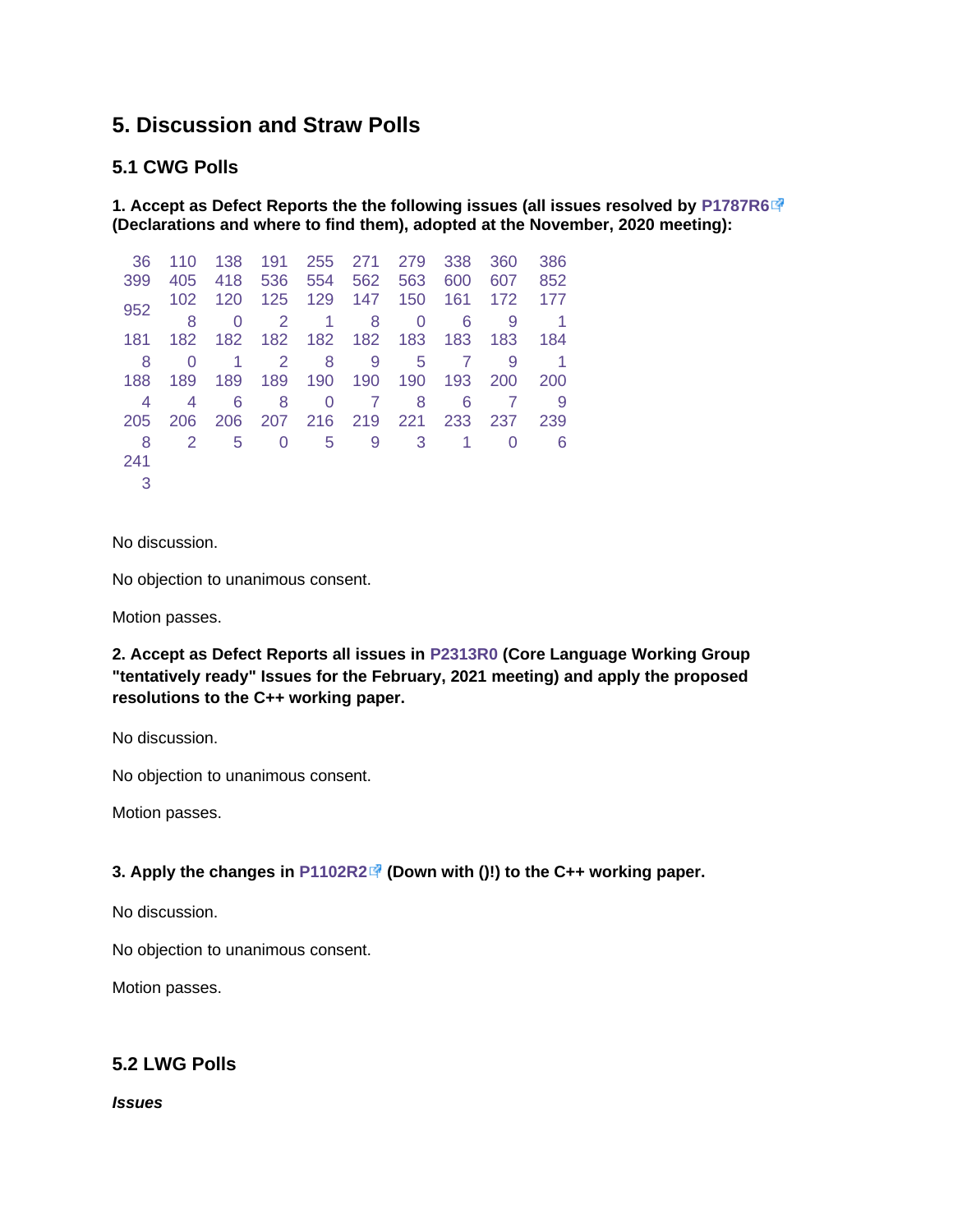**1. Apply the changes for all Tentatively Ready issues in [P2315R0](https://wiki.edg.com/pub/Wg21virtual2021-02/StrawPolls/p2315r0.html) (C++ Standard Library Issues to be moved in Virtual Plenary, Feb. 2021) to the C++ working paper.**

No discussion.

No objection to unanimous consent.

Motion passes.

#### *C++23*

**2. Apply the changes in [P2259R1](http://www.open-std.org/jtc1/sc22/wg21/docs/papers/2021/p2259r1.html) (Repairing input range adaptors and counted\_iterator) to the C++ working paper.**

No discussion.

No objection to unanimous consent.

Motion passes.

### **3. Apply the changes in [P2212R2](http://www.open-std.org/jtc1/sc22/wg21/docs/papers/2020/p2212r2.html) (Relax Requirements for time\_point::clock) to the C++ working paper.**

No discussion.

No objection to unanimous consent.

Motion passes.

#### **4. Apply the changes in [P2162R2](https://wiki.edg.com/pub/Wg21virtual2021-02/StrawPolls/p2162r2.html) (Inheriting from std::variant) to the C++ working paper.**

There are objections in the room.

Discussion in the room.

After discussion there are no objections to unanimous consent.

Motion passes.

#### **5. Apply the changes in [P2160R1](http://www.open-std.org/jtc1/sc22/wg21/docs/papers/2020/p2160r1.html) (Locks lock lockables) to the C++ working paper.**

No discussion.

No objection to unanimous consent.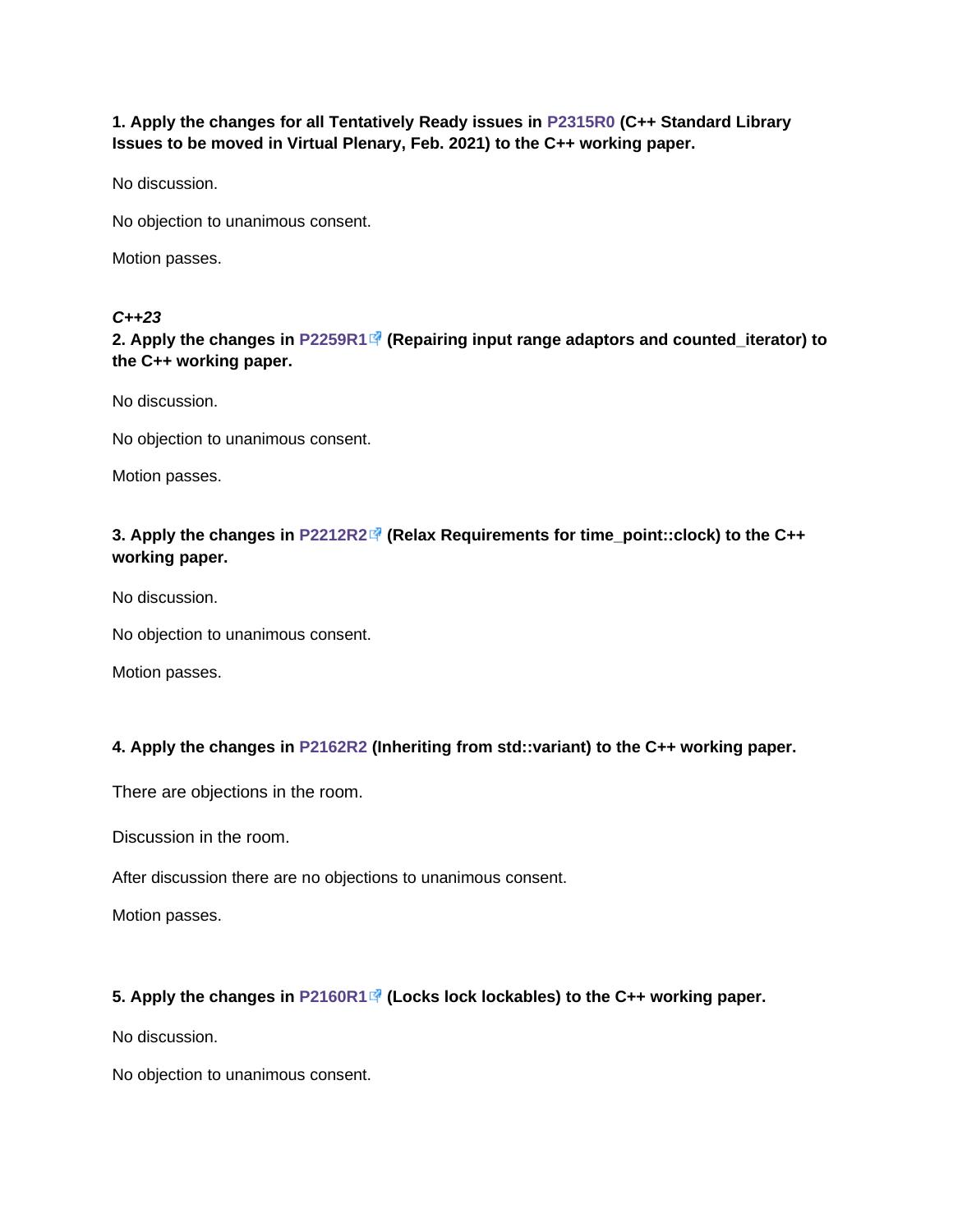Motion passes.

**6. Apply the changes in [P2017R1](http://www.open-std.org/jtc1/sc22/wg21/docs/papers/2020/p2017r1.html) (Conditionally borrowed ranges) to the C++ working paper.**

No discussion.

No objection to unanimous consent.

Motion passes.

#### **7. Apply the changes in [P1682R2](http://www.open-std.org/jtc1/sc22/wg21/docs/papers/2021/p1682r2.html) (std::to\_underlying for enumerations) to the C++ working paper.**

No discussion.

No objection to unanimous consent.

Motion passes.

#### **8. Apply the changes in [P0533R7](https://wiki.edg.com/pub/Wg21virtual2021-02/StrawPolls/p0533r7.pdf) (constexpr for cmath and cstdlib) to the C++ working paper.**

There are objections in the room. Herb Sutter clarifies the rules of voting John Spicer clarifies how to vote.

In favour : 31 Opposed : 22 Neutral : 18

No consensus. Motion doesn't pass.

#### **5.3 LEWG Polls**

#### **Motion 1**

Move to apply the changes in [P1919R3](https://wg21.link/P1919R3)  $\vec{P}$  (Expanding the Rights in SD-8) to Standing Document 8 (SD-8: Standard Library Compatibility).

No discussion.

No objection to unanimous consent.

Motion passes.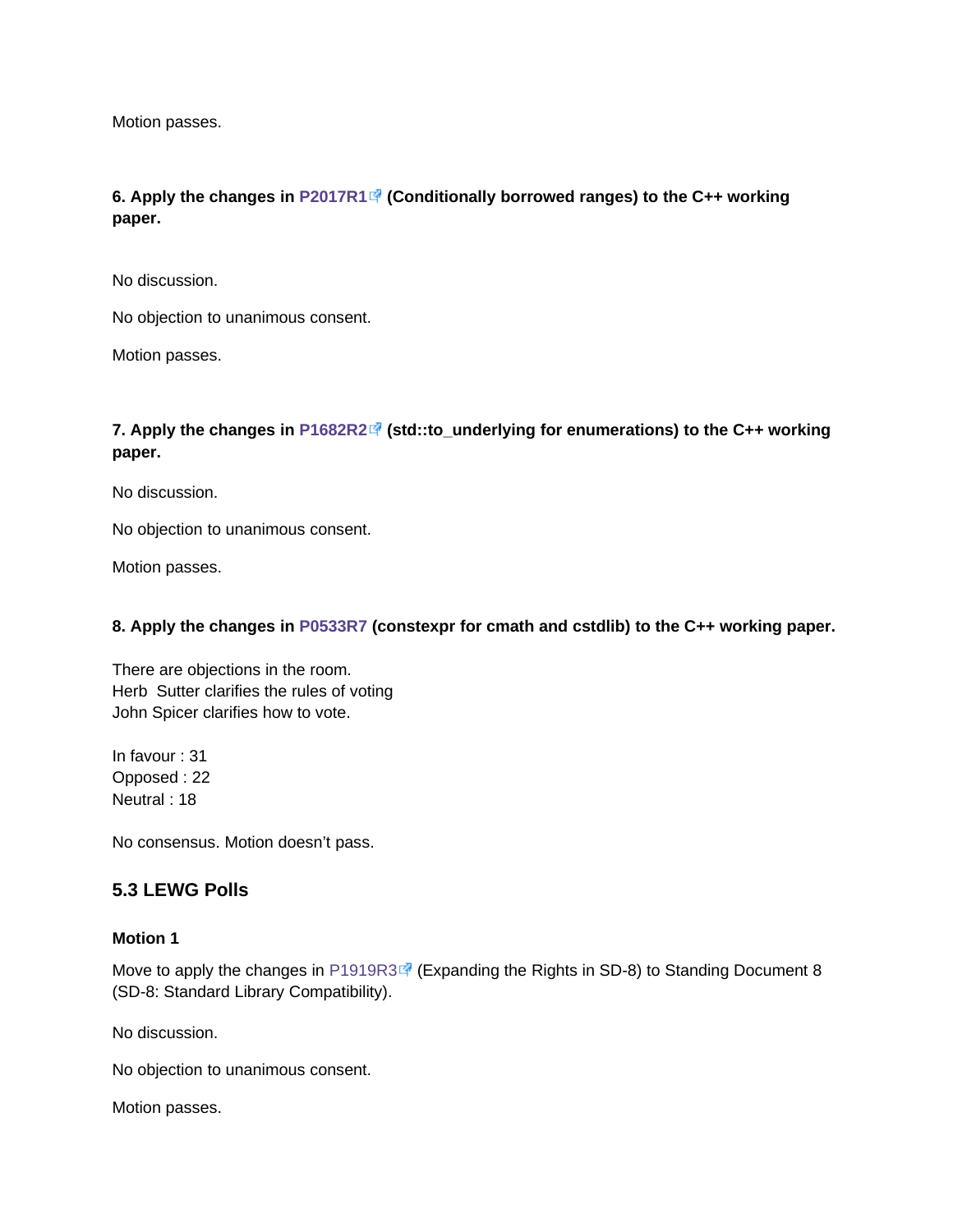# **6. Closing activities**

### **6.1 Other business**

Jonathan Wakely reminds attendees to update their virtual meeting client.

## **6.2 PL2.16 motions, if any**

John Spicer reminds of voting rights for PL22.16

#### **1. TR 18015 National Review**

Barry Hedquist moves. Davis Herring seconds.

No objection to unanimous consent.

Motion approved.

# **7 Plans for the future (PL22.16)**

## **7.1 Next and following meetings**

Herb Sutter presents.

(virtual) 2021-06-07: Zoom virtual plenary meeting (virtual) 2021-10-04: Zoom virtual plenary meeting

2022-02-07 to 12: Portland, OR, USA; Intel 2022-07: New York, NY, USA; Bloomberg 2022-11-07 to 12: Kona, HI, USA: Standard C++ Foundation

## **7.2 Mailings**

Note: These are the closest regular mailings and not special pre/post meeting mailings.

2021-06-15: Post-Summer

2021-09-15: Pre-Autumn

# **8. Adjournment (PL22.16 motion)**

Daveed Vandevoorde moves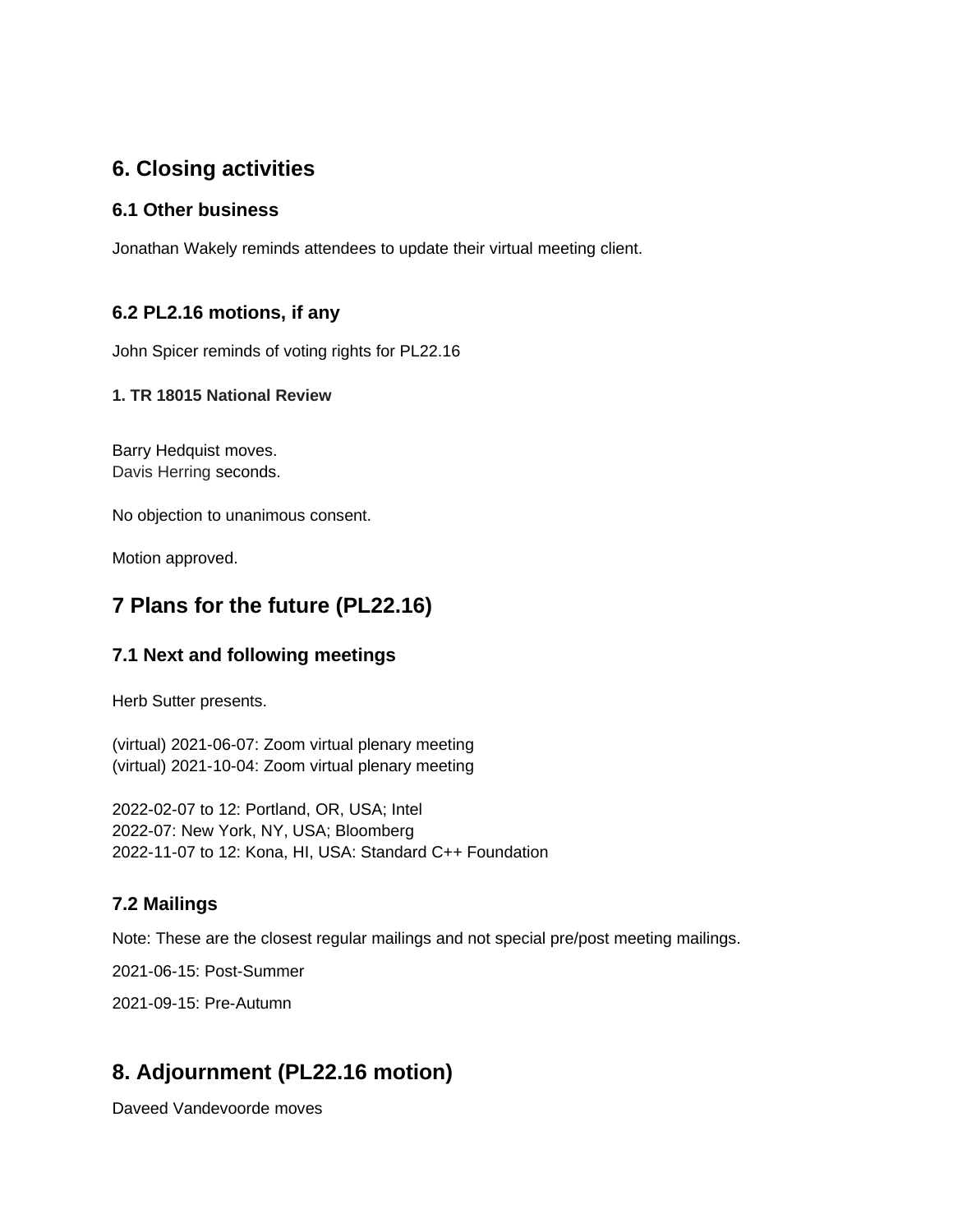Davis Herring seconds John Spicer adjourned the meeting at 09:22 AM N.Am. Pacific Time

# **9. Attendance**

| Name                       | Organisation                       | <b>National Body</b> |
|----------------------------|------------------------------------|----------------------|
| Aaron Ballman              | Intel Corporation                  | <b>USA</b>           |
| Abraham Berne              |                                    |                      |
| Alexandru Voicu            | AMD                                | <b>USA</b>           |
| Alisdair Meredith          | Bloomberg                          | United Kingdom       |
| <b>Andreas Weis</b>        |                                    | Germany              |
| <b>Balint Joo</b>          | Oak Ridge National Laboratory      | <b>USA</b>           |
| <b>Barry Hedquist</b>      | Perennial                          | <b>USA</b>           |
| <b>Barry Revzin</b>        | Jump Trading LLC                   | <b>USA</b>           |
| <b>Ben Saks</b>            | <b>Saks &amp; Associates</b>       | <b>USA</b>           |
| <b>Bill Ash</b>            | <b>INCITS</b>                      |                      |
| <b>Billy Baker</b>         | <b>FlightSafety International</b>  | <b>USA</b>           |
| <b>Bjarne Stroustrup</b>   | Morgan Stanley                     | <b>USA</b>           |
| <b>Botond Ballo</b>        |                                    | Canada               |
| <b>Bronek Kozicki</b>      |                                    | United Kingdom       |
| <b>Bruno Cardoso Lopes</b> | Facebook                           | <b>USA</b>           |
| Bryan St. Amour            |                                    | Canada               |
| Bryce Adelstein Lelbach    | <b>NVidia Corporation</b>          | <b>USA</b>           |
| <b>Christian Trott</b>     | Sandia National Laboratories       | <b>USA</b>           |
| <b>Christof Meerwald</b>   |                                    | Austria              |
| Damien Lebrun-Grandie      | Oak Ridge National Laboratory      | <b>USA</b>           |
| Damon McDougall            | AMD                                | <b>USA</b>           |
| Dan Raviv                  |                                    |                      |
| Daniela Engert             | <b>GMH Prüftechnik GmbH</b>        |                      |
| Daveed Vandevoorde         | <b>Edison Design Group</b>         | <b>USA</b>           |
| David Olsen                | <b>NVidia Corporation</b>          | <b>USA</b>           |
| David Vitek                | GrammaTech Inc                     | <b>USA</b>           |
| Davide Di Gennaro          |                                    | Italy                |
| Davis Herring              | Los Alamos National Laboratory USA |                      |
| Detlef Vollmann            |                                    | Switzerland          |
| Dietmar Kühl               | Bloomberg                          | <b>USA</b>           |
| Dounia Khaldi              | Intel Corporation                  | <b>USA</b>           |
| Drew Dormann               | <b>Aquatic Group LLC</b>           | <b>USA</b>           |
| <b>Ellen Herrick</b>       | <b>Edison Design Group</b>         |                      |
| Eric Niebler               | Facebook                           | <b>USA</b>           |
| <b>Erich Keane</b>         | Intel Corporation                  | <b>USA</b>           |
| Eugenio Bargiacchi         | Vrije Universiteit Brussel         |                      |
| Fabio Fracassi             |                                    | Germany              |
| <b>Florian Sattler</b>     |                                    |                      |
| Frank Birbacher            |                                    | United Kingdom       |
| <b>Gabriel Dos Reis</b>    | Microsoft Corporation              | <b>USA</b>           |
| Gašper Ažman               |                                    | United Kingdom       |
| <b>Graham Lopez</b>        | <b>NVidia Corporation</b>          | <b>USA</b>           |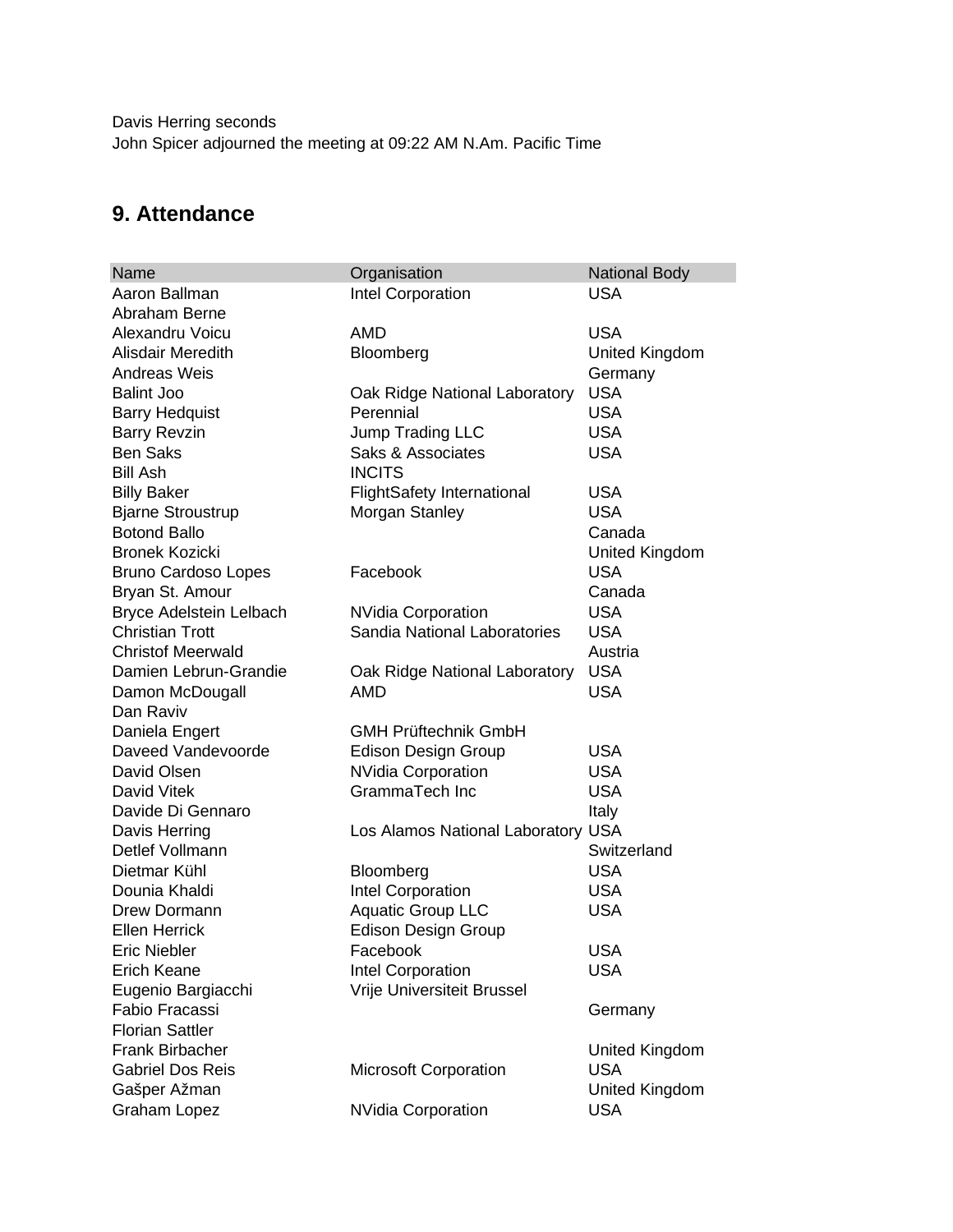Jeff Garland Crystal Clear Software Joshua Berne Bloomberg Michael Davis Nina Ranns United Kingdom

Guy Davidson United Kingdom Hal Finkel **Energy** United States Dept of Energy USA Hana Dusíková **Czech Republic** Hans Boehm Google Google USA Harish Naik **Aquatic Group LLC** USA Herb Sutter **Microsoft Corporation** USA Howard Hinnant Ripple Labs USA Hubert Tong **IBM Corporation** Canada Inbal Levi **Israel** J. Daniel Garcia University Carlos III of Madrid Spain Jason Merrill **IBM Corporation** USA JC van Winkel Netherlands Netherlands Netherlands Jean-Paul Rigault **France** Jeff Snyder United Kingdom Jens Maurer **Edison Design Group** USA Joe Sachs **SAS Institute Inc** USA John Lakos Bloomberg Bossey Broomberg USA John Spicer **Edison Design Group** USA Jonathan Caves Microsoft France France Jonathan Wakely IBM Corporation United Kingdom Juan Alday **GreenWireSoft** USA Kelly Walker Stellar Science CSA Larry Lewis **Example 2** SAS Institute Inc **Example 2** USA Loïc Joly France Louis Dionne **Apple** Apple **USA** Lucian Radu Teodorescu Romania Łukasz Wojakowski Poland Maged Michael **Facebook** Facebook USA Marco Foco **Italy** Mark Hoemmen Stellar Science USA Mark Zeren VMware Inc USA Mateusz Pusz **EPAM Systems Inc** USA Matthew Butler **Laurel Lye** Laurel Lye USA Matthias Kretz **Germany** Michael Adams **Canada** Michael Hava **Austria** Austria Austria Austria Austria Austria Michael Spencer Apple Apple USA Michael Spertus **Amazon Corporate LLC** USA Michael Wong **Canada** Michał Dominiak MVidia Corporation USA Mike Herrick **Edison Design Group** USA Mitsuhiro Kubota **Japani** Mitsuhiro Kubota Japani Japani Japani Japani Japani Japani Japani Japani Japani Japani Nathan Sidwell UK Nemanja Boric **Amazon Corporate LLC** USA Nevin Liber **Argonne National Laboratory** USA Nicolai Josuttis **Germany**